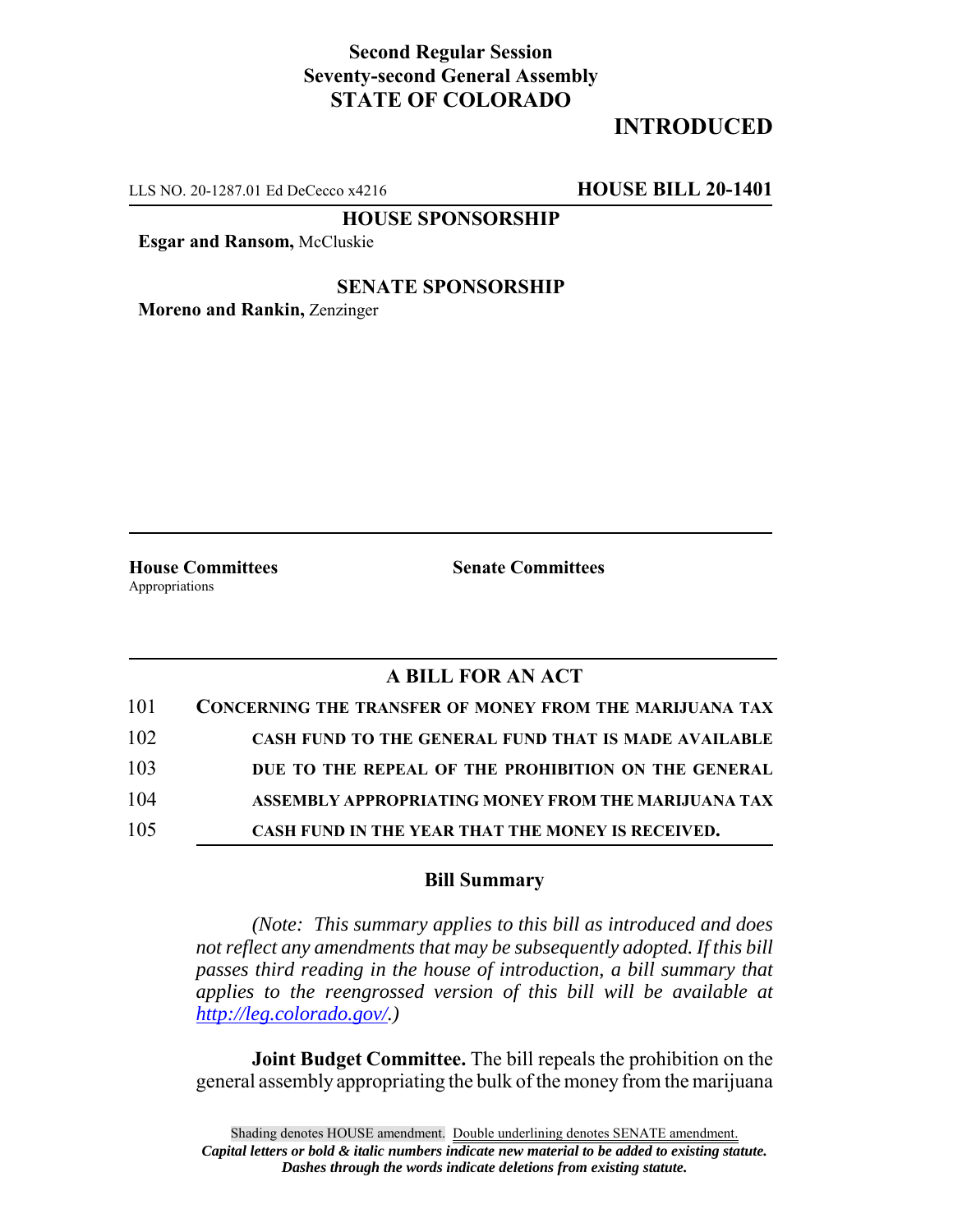tax cash fund until the year following the year that the revenue is received by the state. Instead, the general assembly will be permitted to appropriate the money in the fund in the same year that the revenue is received, subject to the same reserve requirement. This change immediately increases the uncommitted balance in the fund for state fiscal year 2020-21, and the state treasurer is required to transfer \$136,989,750 from the fund to the general fund on October 1, 2020. The reserve is also clarified in light of this change.

1 *Be it enacted by the General Assembly of the State of Colorado:*

 **SECTION 1.** In Colorado Revised Statutes, 39-28.8-501, **amend** (2)(a)(I), (2)(b)(IV) introductory portion, (2)(c), (3), (4) introductory portion, and (5); **repeal** (2)(a) introductory portion; and **add** (4)(f) as 5 follows:

# 6 **39-28.8-501. Marijuana tax cash fund - creation - distribution**

7 **- legislative declaration - repeal.** (2) (a) The general assembly shall not 8 appropriate the money in the fund for the fiscal year in which it was 9 received by the state; except that:

10 (I) The general assembly may appropriate money in the fund to 11 the department of revenue for the fiscal years in which it was received by 12 the state for the direct and indirect costs associated with implementing 13 this article 28.8 and article 10 of title 44. and

14 (b) (IV) Subject to the limitation in subsection (5) of this section, 15 the general assembly may annually appropriate any money in the fund for 16 any fiscal year following the fiscal year in which it was received by the 17 state for the following purposes:

 (c) Subject to the limitations in subsection (5) of this section and in addition to the purposes for which the general assembly may 20 appropriate money in the fund specified in subsections  $(2)(a)$  and  $(2)(b)$ of this section, the general assembly may also direct the state treasurer to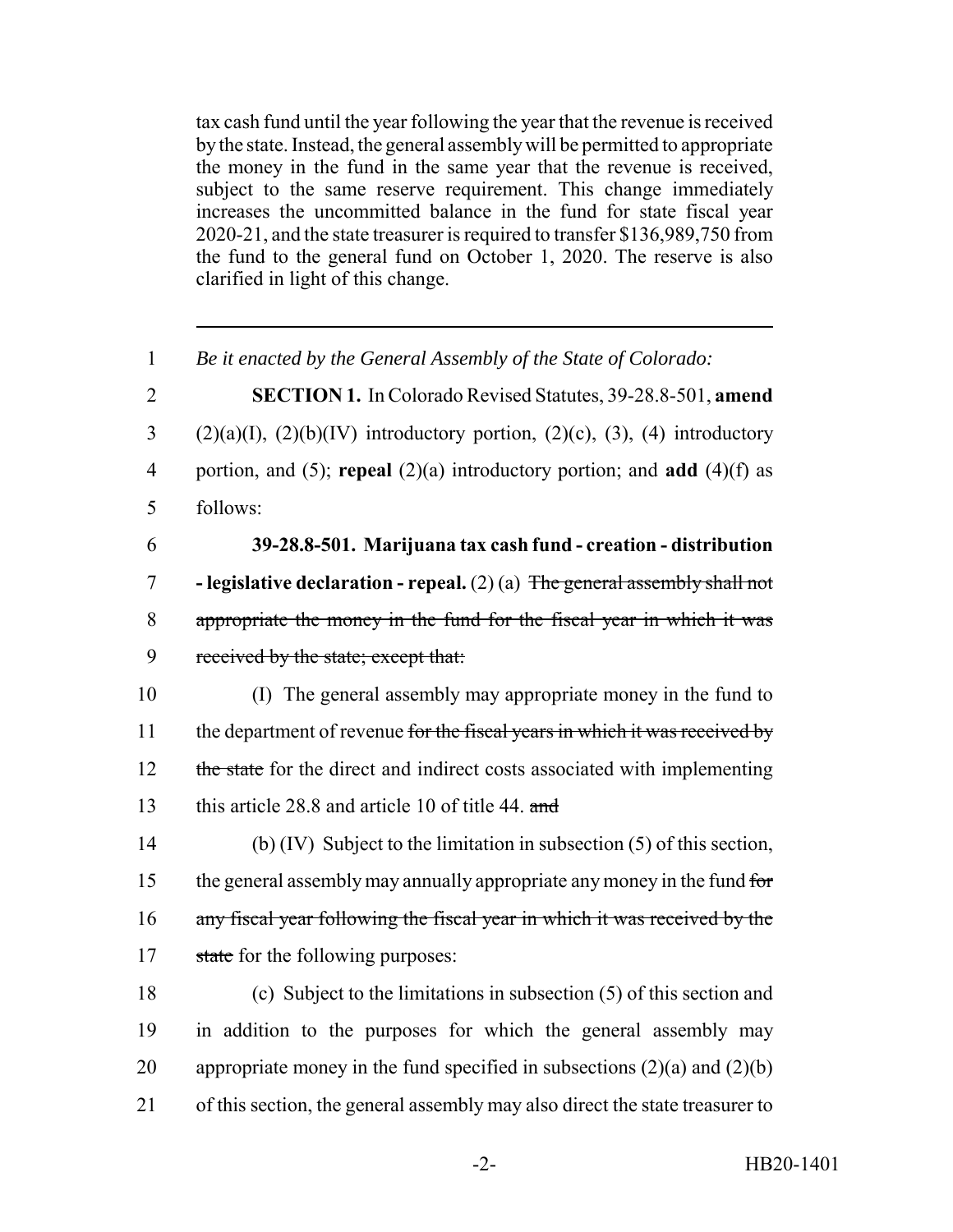transfer money in the fund to the general fund as specified in subsection 2 (4) of this section and to the high-cost special education trust fund. The general assembly may direct the state treasurer to make such transfers only for a fiscal year following the fiscal year in which the money in the fund was received by the state.

 (3) Any moneys in the fund not expended for the purposes specified in subsection (2) of this section may be invested by the state treasurer as provided by law. All interest and income derived from the investment and deposit of moneys in the fund shall be credited to the fund. Any unexpended and unencumbered moneys remaining in the fund at the end of a fiscal year remain in the fund and shall not be credited or 12 transferred to the general fund or another fund. All interest and income 13 derived from the investment and deposit of moneys in the fund are subject 14 to annual appropriation by the general assembly for any fiscal year following the fiscal year in which they were received by the state.

 (4) NOTWITHSTANDING SUBSECTION (3) OF THIS SECTION, the state treasurer shall make the following transfers from the fund to the general fund:

 (f) ON OCTOBER 1, 2020, ONE HUNDRED THIRTY-SIX MILLION NINE HUNDRED EIGHTY-NINE THOUSAND SEVEN HUNDRED FIFTY DOLLARS.

 (5) Beginning with appropriations made for the 2015-16 state 22 fiscal year, The total amount that the general assembly appropriates from the fund FOR A STATE FISCAL YEAR shall not exceed ninety-three and 24 one-half percent of the AN amount of moneys in the fund available for 25 appropriation EQUAL TO THE BEGINNING BALANCE OF THE FUND PLUS ANY 26 MONEY CREDITED OR TRANSFERRED TO THE FUND DURING THE STATE FISCAL YEAR.